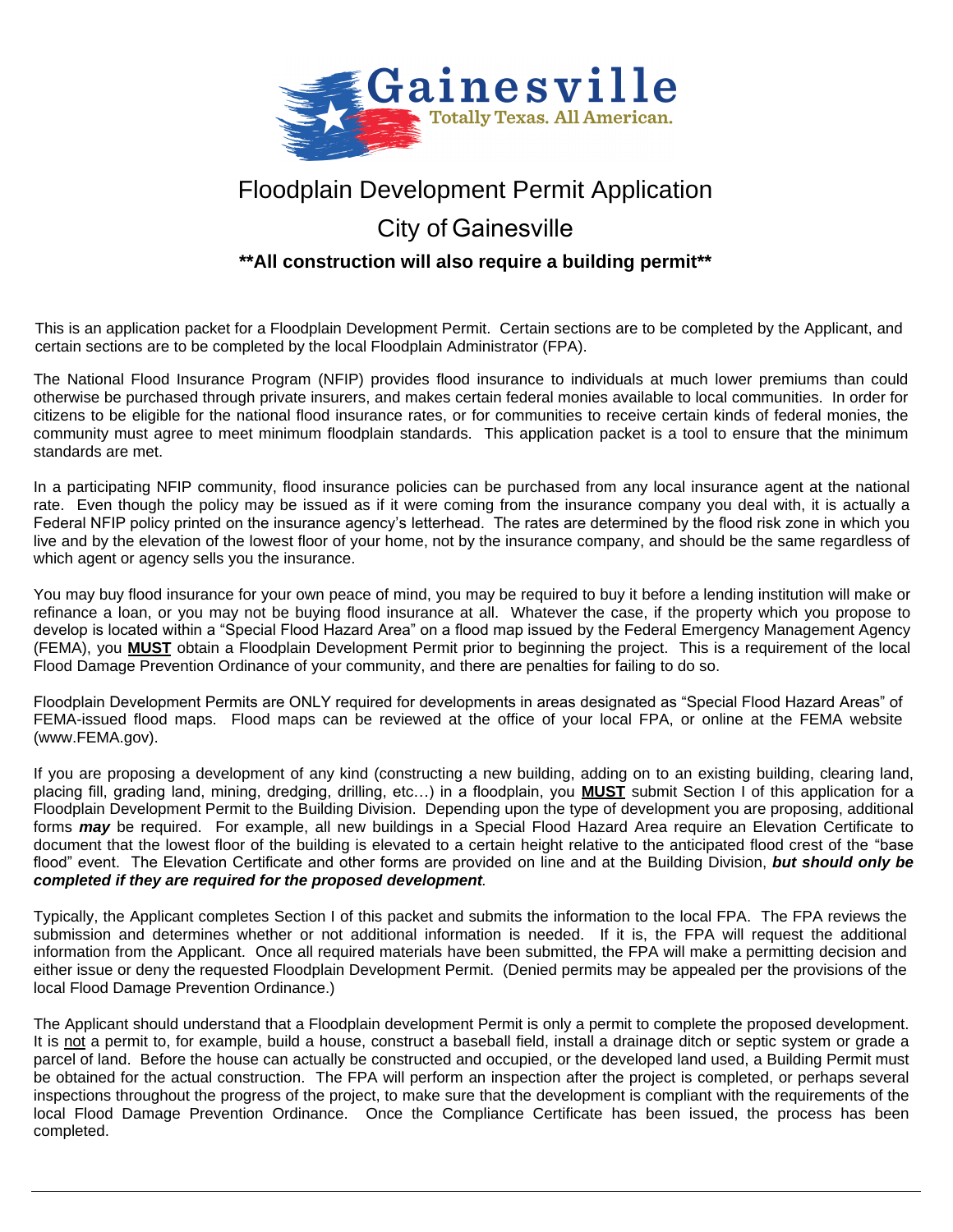# INSTRUCTIONS FOR COMPLETION

### SECTION I

#### General Information

Self-explanatory. Note the last two items under this heading.

#### Owner Information

List the contact information for the owner(s) of the property where development is proposed. All owners of the property must sign the application.

#### Applicant Information

If you are applying for this development permit, but are not the owner of the property, list your contact information here. If you are the property owner, leave this section blank.

#### Project Information

Check the box(es) beside the type of development that is being proposed. Note that some types of activity require the estimated cost of the proposed project to be disclosed so the Floodplain Administrator (FPA) can determine whether or not the improvement is a "substantial improvement."

#### **Signature**

Print your name, sign your name, and date the application.

### SECTION II

#### Floodplain Information

The FPA will determine – for the sole purpose of administering the local Flood Damage Prevention Ordinance – the position of the proposed development relative to community floodplains and floodways. This determination is not binding at any lending institution or with any insurance agency, but is used to determine whether or not a Floodplain Development Permit and/or any other forms are required prior to commencing the proposed project.

Section II requires a map and panel number(s), a listing of the flood source for the proposed development, and contains a checklist of additional documents required for the FPA to make an informed permitting decision.

If any of the additional documentation is required, the FPA is to notify the applicant, allow a reasonable length of time for submission of the documents, and then review all submissions to determine whether or not the permit will be issued.

### SECTION III

Forms Forms that may be required.

### SECTION IV

#### Permit Determination

The FPA will indicate whether or not the proposed development is conformant with the requirements of the local Flood Damage prevention ordinance, and whether or not the requested permit is issued. If the decision is to NOT issue the permit, the FPA will provide an explanation of the perceived deficiencies to the Applicant.

### SECTION V

#### Certificate of Compliance

The FPA will indicate the "As-Built" lowest floor elevation for structural developments, list any inspections that have been performed, and issue the Certificate of Compliance to the Applicant if appropriate.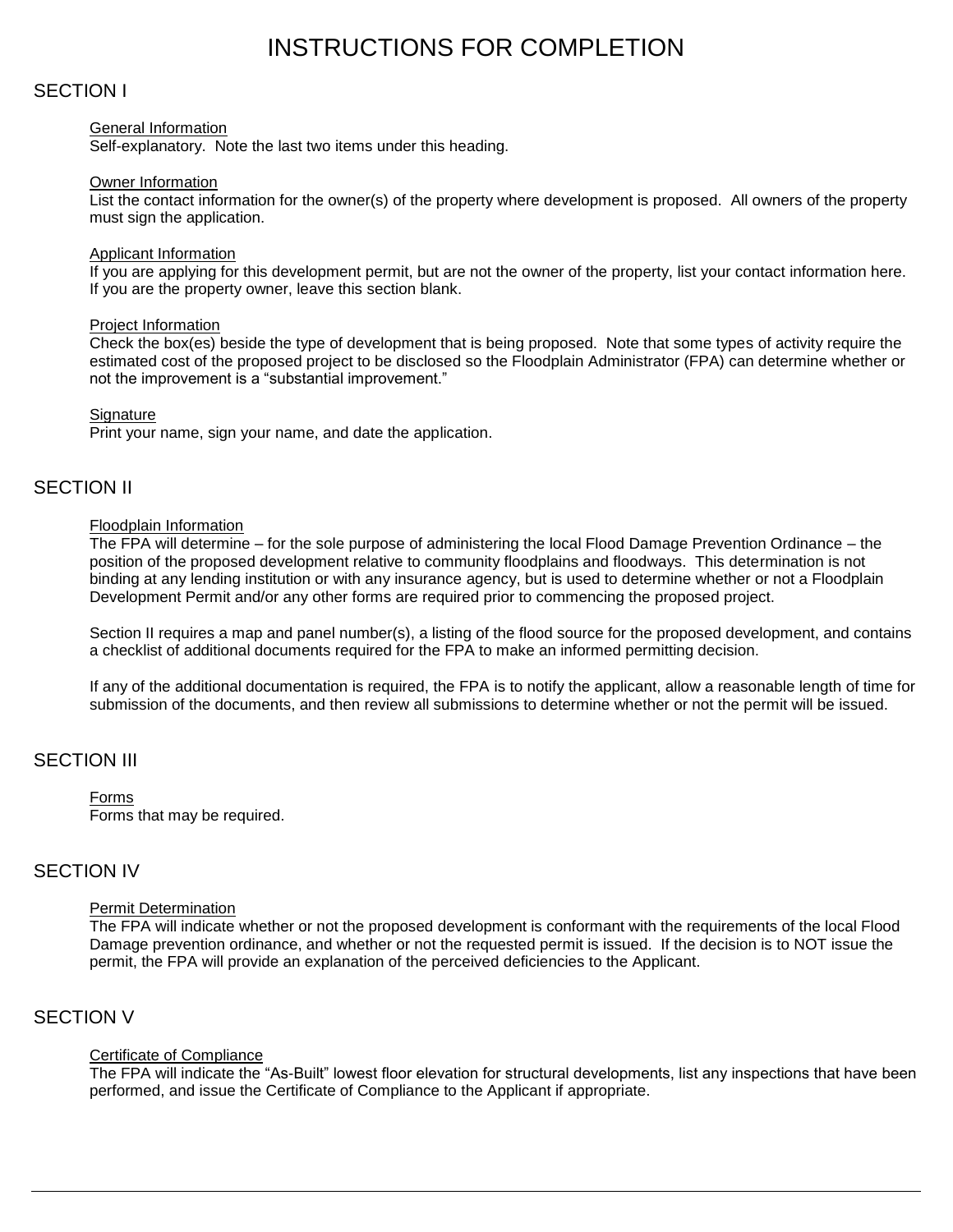

# FLOODPLAIN DEVELOPMENT PERMIT APPLICATION FORM

OFFICE USE ONLY

Date Received: Permit Number:

# **SECTION I: Applicant and Project Information**

### GENERAL INFORMATION

- 1. No work of any kind may begin in a floodplain area designated as A, A1-30, AE, AO, AH, or B until a floodplain development permit is issued.
- 2. The permit may be revoked if any false statements are made in this application.
- 3. If revoked, all work must cease until a permit is re-issued.
- 4. The development may not be used or occupied until a **Certificate of Compliance** is issued.
- 5. The permit will expire if no work is commenced within 6 months of the date of issue.
- 6. The permit will not be issued until any other necessary local, state or federal permits have been obtained.
- 7. By signing and submitting this application, the Applicant gives consent to the local Floodplain Administrator or his/her representative to make reasonable inspections prior to the issuance of a **Certificate of Compliance**.
- 8. By signing and submitting this application, the Applicant certifies that all statements contained in SECTION I of the application, and in any additional attachments submitted by the Applicant, are true and accurate.

| Mailing address:                                                                                                                                                                                                                                               |  |  |
|----------------------------------------------------------------------------------------------------------------------------------------------------------------------------------------------------------------------------------------------------------------|--|--|
|                                                                                                                                                                                                                                                                |  |  |
| e-mail address:                                                                                                                                                                                                                                                |  |  |
| Attached forms if there are additional property owners. This<br>permit application will not be accepted without the signature of<br>all property owners. The signature is an acknowledgement and<br>consent to this floodplain development permit application. |  |  |
|                                                                                                                                                                                                                                                                |  |  |
| Notes:                                                                                                                                                                                                                                                         |  |  |
|                                                                                                                                                                                                                                                                |  |  |
|                                                                                                                                                                                                                                                                |  |  |
|                                                                                                                                                                                                                                                                |  |  |
|                                                                                                                                                                                                                                                                |  |  |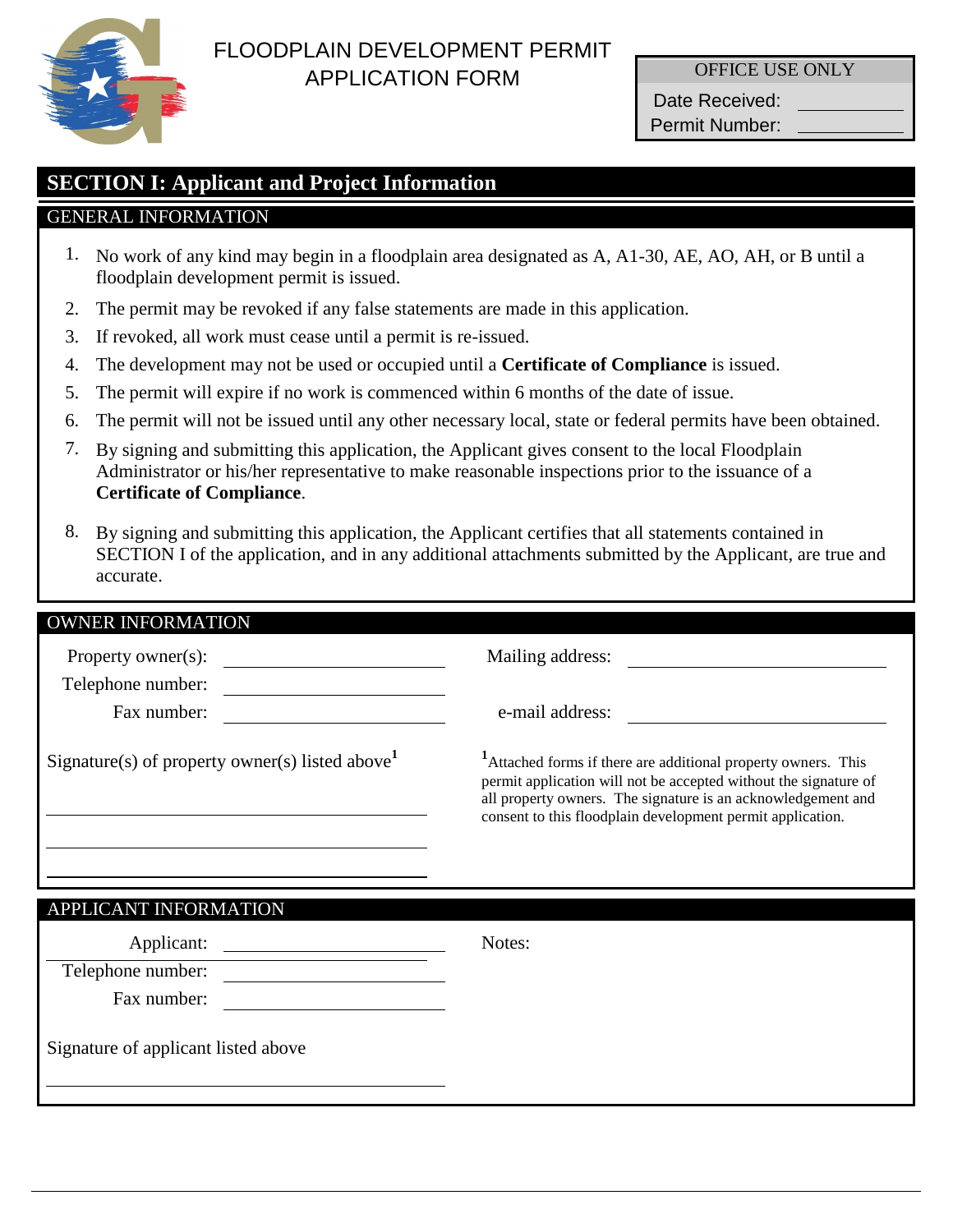|                  |                                                                                                                |                          | Permit Number:                                              |
|------------------|----------------------------------------------------------------------------------------------------------------|--------------------------|-------------------------------------------------------------|
|                  | PROJECT INFORMATION                                                                                            |                          |                                                             |
| Project          |                                                                                                                | Lot                      | <b>Block</b>                                                |
| Address          |                                                                                                                | Subdivision              |                                                             |
|                  |                                                                                                                | <b>Legal Description</b> | (Attach to this document)                                   |
|                  | A. Structural development<br>(Please check all that apply.)                                                    |                          |                                                             |
|                  | Type of Structure                                                                                              |                          |                                                             |
| ❏                | Residential (1 to 2 families unit)                                                                             |                          |                                                             |
| $\Box$           | Residential (More than 2 families unit)                                                                        |                          |                                                             |
| ◻                | Non-Residential                                                                                                |                          |                                                             |
|                  | Elevated<br>❏                                                                                                  |                          |                                                             |
|                  | Floodproofed<br>$\Box$                                                                                         |                          |                                                             |
| □                | Combined Use (Residential and Non-Residential                                                                  |                          |                                                             |
| $\Box$           | Manufactured (mobile) Home                                                                                     |                          |                                                             |
|                  | Located within a Manufactured Home Park<br>□                                                                   |                          |                                                             |
|                  | Located outside a Manufactured Home Park<br>$\Box$                                                             |                          |                                                             |
|                  | Type of Structural Activity                                                                                    |                          |                                                             |
| □                | New Structure                                                                                                  |                          |                                                             |
| $\Box$           | Addition to Existing Structure <sup>2</sup>                                                                    |                          |                                                             |
| $\Box$           | Alteration of Existing Structure <sup>2</sup>                                                                  |                          |                                                             |
| $\Box$           | Relocation of Existing Structure <sup>2</sup>                                                                  |                          |                                                             |
| $\Box$<br>$\Box$ | Demolition of Existing Structure                                                                               |                          |                                                             |
|                  | <b>Replacement of Existing Structure</b>                                                                       |                          | <sup>2</sup> Estimate Cost of Project                       |
|                  | <b>B.</b> Other Development Activities                                                                         |                          |                                                             |
| ❏                | Excavation (not related to a Structural Development listed in Part A.)                                         |                          |                                                             |
| ❏                | Clearing                                                                                                       |                          |                                                             |
| ❏                | Placement of fill material                                                                                     |                          | <sup>2</sup> If the value of an addition or alteration to a |
| ⊔                | Grading                                                                                                        |                          | Structure equals or exceeds 50% of the value of             |
| ❏                | Mining                                                                                                         |                          | the structure before the addition or alteration,            |
| $\Box$           | Drilling                                                                                                       |                          | the entire structure must be treated as a sub-              |
| ❏                | Dredging                                                                                                       |                          | stantially improved structure. A relocated                  |
| $\Box$           | Watercourse alteration                                                                                         |                          | structure must be treated as new construction.              |
| $\Box$           | Drainage improvement (including culvert work)                                                                  |                          |                                                             |
| $\Box$           | Individual water or sewer system                                                                               |                          |                                                             |
| $\Box$           | Roadway or bridge construction                                                                                 |                          |                                                             |
| $\Box$           | Other development not listed above (specify)                                                                   |                          |                                                             |
| <b>SIGNATURE</b> |                                                                                                                |                          |                                                             |
|                  | I certify that to the best of my knowledge the information contained in this application is true and accurate. |                          |                                                             |
|                  |                                                                                                                |                          |                                                             |
|                  | (PRINTED name)                                                                                                 | (SIGNED name)            | (Date)                                                      |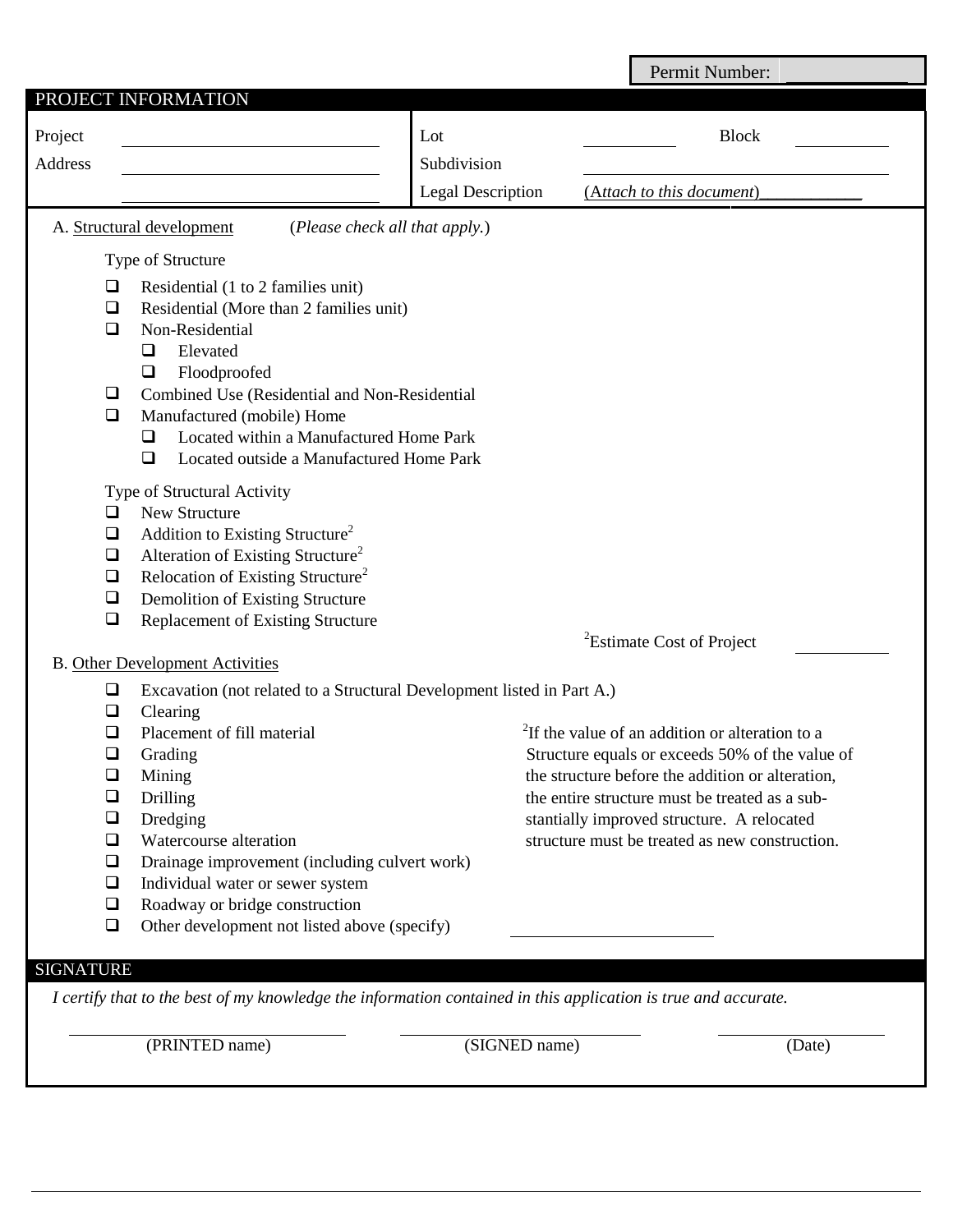Permit Number:

|                          | SECTION II: (To be completed by Floodplain Manager)                                                                                                                                                                                                                                                                                                                                                                                                                                                                                                                                                                                                                                                                  |  |  |  |  |
|--------------------------|----------------------------------------------------------------------------------------------------------------------------------------------------------------------------------------------------------------------------------------------------------------------------------------------------------------------------------------------------------------------------------------------------------------------------------------------------------------------------------------------------------------------------------------------------------------------------------------------------------------------------------------------------------------------------------------------------------------------|--|--|--|--|
| <b>FLOOD INFORMATION</b> |                                                                                                                                                                                                                                                                                                                                                                                                                                                                                                                                                                                                                                                                                                                      |  |  |  |  |
| 1.<br>2.                 | The proposed development is located on FIRM map panel:<br>(number and suffix)<br>The date on the FIRM is                                                                                                                                                                                                                                                                                                                                                                                                                                                                                                                                                                                                             |  |  |  |  |
| 3.                       | $(A, A1-30, AE, AO, AH, B, C, D, or X)$<br>The proposed development is located in Zone:                                                                                                                                                                                                                                                                                                                                                                                                                                                                                                                                                                                                                              |  |  |  |  |
| 4.                       | Is the proposed development located in either of the following zones? A, A1-30, AE, AO, AH, B, or shaded X                                                                                                                                                                                                                                                                                                                                                                                                                                                                                                                                                                                                           |  |  |  |  |
|                          | □<br><b>YES</b><br>$\Box$<br>N <sub>O</sub><br>If NO, no permit floodplain development is required.                                                                                                                                                                                                                                                                                                                                                                                                                                                                                                                                                                                                                  |  |  |  |  |
| 5.                       | If the proposed development is located in Zone B or shaded Zone X, a floodplain development permit is only                                                                                                                                                                                                                                                                                                                                                                                                                                                                                                                                                                                                           |  |  |  |  |
|                          | required if the Development is a "critical facility" as defined in the Flood Damage Prevention Ordinance.                                                                                                                                                                                                                                                                                                                                                                                                                                                                                                                                                                                                            |  |  |  |  |
|                          | Otherwise, no floodplain development permit is required in Zone B or shaded Zone X.                                                                                                                                                                                                                                                                                                                                                                                                                                                                                                                                                                                                                                  |  |  |  |  |
| 6.                       | If the proposed development is located within either Zone A1-30 or Zone AE, is it also located within a Regulatory<br>floodway?                                                                                                                                                                                                                                                                                                                                                                                                                                                                                                                                                                                      |  |  |  |  |
|                          | N <sub>O</sub><br><b>YES</b><br>⊔                                                                                                                                                                                                                                                                                                                                                                                                                                                                                                                                                                                                                                                                                    |  |  |  |  |
| 7.                       | If YES, a No Rise Certificate is necessary before proceeding.                                                                                                                                                                                                                                                                                                                                                                                                                                                                                                                                                                                                                                                        |  |  |  |  |
| 8.                       | If NO, continue.                                                                                                                                                                                                                                                                                                                                                                                                                                                                                                                                                                                                                                                                                                     |  |  |  |  |
|                          | If the proposed development is located within Zones A, A1-30, AE, AO, AH, B or shaded X (critical facilities<br>only), apply the criteria of the Flood Damage Prevention Ordinance to minimize flood damages to the<br>proposed Development and to adjacent properties as well.                                                                                                                                                                                                                                                                                                                                                                                                                                      |  |  |  |  |
|                          | For structures, the provisions of the ordinance specify that the lowest floor, including utilities, be elevated                                                                                                                                                                                                                                                                                                                                                                                                                                                                                                                                                                                                      |  |  |  |  |
|                          | 2 feet above the base flood elevation. Therefore, it is necessary that the following information be provided:                                                                                                                                                                                                                                                                                                                                                                                                                                                                                                                                                                                                        |  |  |  |  |
| 1.                       | Base flood elevation at the site:<br>feet above mean sea level (MSL)                                                                                                                                                                                                                                                                                                                                                                                                                                                                                                                                                                                                                                                 |  |  |  |  |
| 2.                       | Vertical datum used in the Flood Insurance Study, on flood maps and in surveys is                                                                                                                                                                                                                                                                                                                                                                                                                                                                                                                                                                                                                                    |  |  |  |  |
| 3.                       | Source of the base flood elevation (BFE)<br>FIRM (flood map)<br>ப                                                                                                                                                                                                                                                                                                                                                                                                                                                                                                                                                                                                                                                    |  |  |  |  |
|                          | $\Box$<br>Flood Insurance Study Profile #                                                                                                                                                                                                                                                                                                                                                                                                                                                                                                                                                                                                                                                                            |  |  |  |  |
|                          | Other sources of the BFE (specify):                                                                                                                                                                                                                                                                                                                                                                                                                                                                                                                                                                                                                                                                                  |  |  |  |  |
| 4.                       | Proposed lowest floor elevation (including utilities):<br>This elevation must be 2 feet greater than the BFE. For non-residential structures, floodproofing may be used for<br>protection in the floodplain areas, but not in the floodways:                                                                                                                                                                                                                                                                                                                                                                                                                                                                         |  |  |  |  |
|                          | Check applicable.<br>The following documents may be required.                                                                                                                                                                                                                                                                                                                                                                                                                                                                                                                                                                                                                                                        |  |  |  |  |
|                          | Maps and plans of the development<br>⊔<br>An Elevation Certificate <sup>3</sup> – required for all structures<br>❏<br>A Floodproofing Certificate <sup>3</sup> – required if floodproofing a non-residential structure<br>❏<br>A No-Rise Certificate <sup>3</sup> – if the proposed development is in a "regulatory floodway"<br>❏<br>An elevation study showing BFEs on developments exceeding 50 lots or 5 acres in Zone A<br>❏<br>A copy of Wetlands Permit from the U.S. Army Corps of Engineers if required; and other local, state,<br>□<br>federal permits. Other permits:<br><sup>3</sup> Certificates require completion by a Professional Land Surveyor or Registered Professional Engineer, as indicated. |  |  |  |  |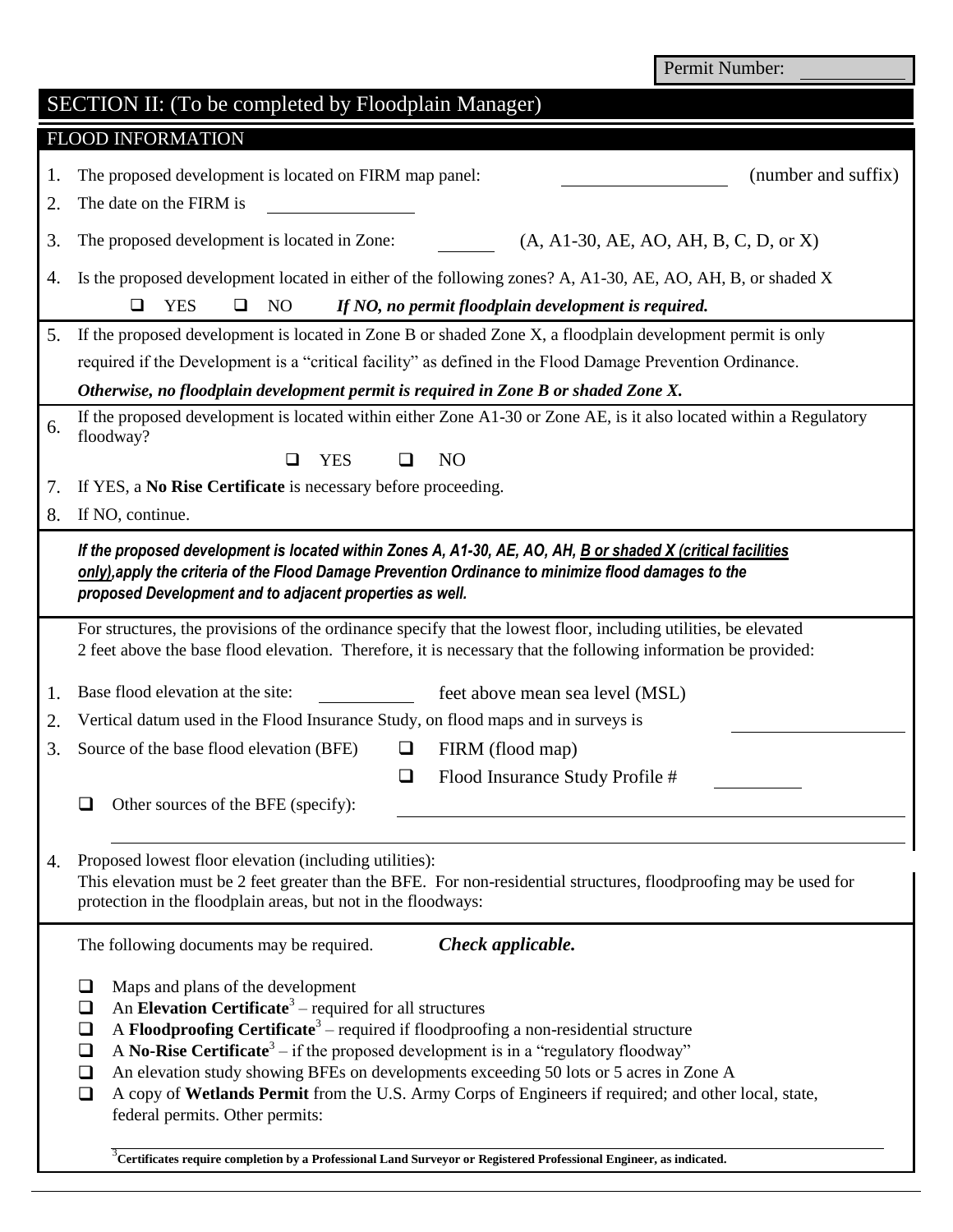Permit Number

# **SECTION III : (Forms which may be required by the Floodplain Administrator)**

### ELEVATION CERTIFICATE

Attach. *Submit only if required to do so by the Floodplain Administrator.*

### FLOODPROOFING CERTIFICATE

Attach. *Submit only if required to do so by the Floodplain Administrator.*

### NO-RISE / NO-IMPACT CERTIFICATE

Attach. *Submit only if required to do so by the Floodplain Administrator.*

# **PERMIT FEES :**

*Floodplain Application Fee:*

\$*250.00*

*If filed separately prior to application for building permit.*

*Three (3) complete sets of plans, sealed by a Texas registered engineer, architect or land surveyor are needed.*

| (This section to be completed by Municipal Official) |          |              |  |  |  |
|------------------------------------------------------|----------|--------------|--|--|--|
| Date:                                                | Fee Paid | Received: by |  |  |  |
|                                                      |          |              |  |  |  |
| Process by                                           | Date     |              |  |  |  |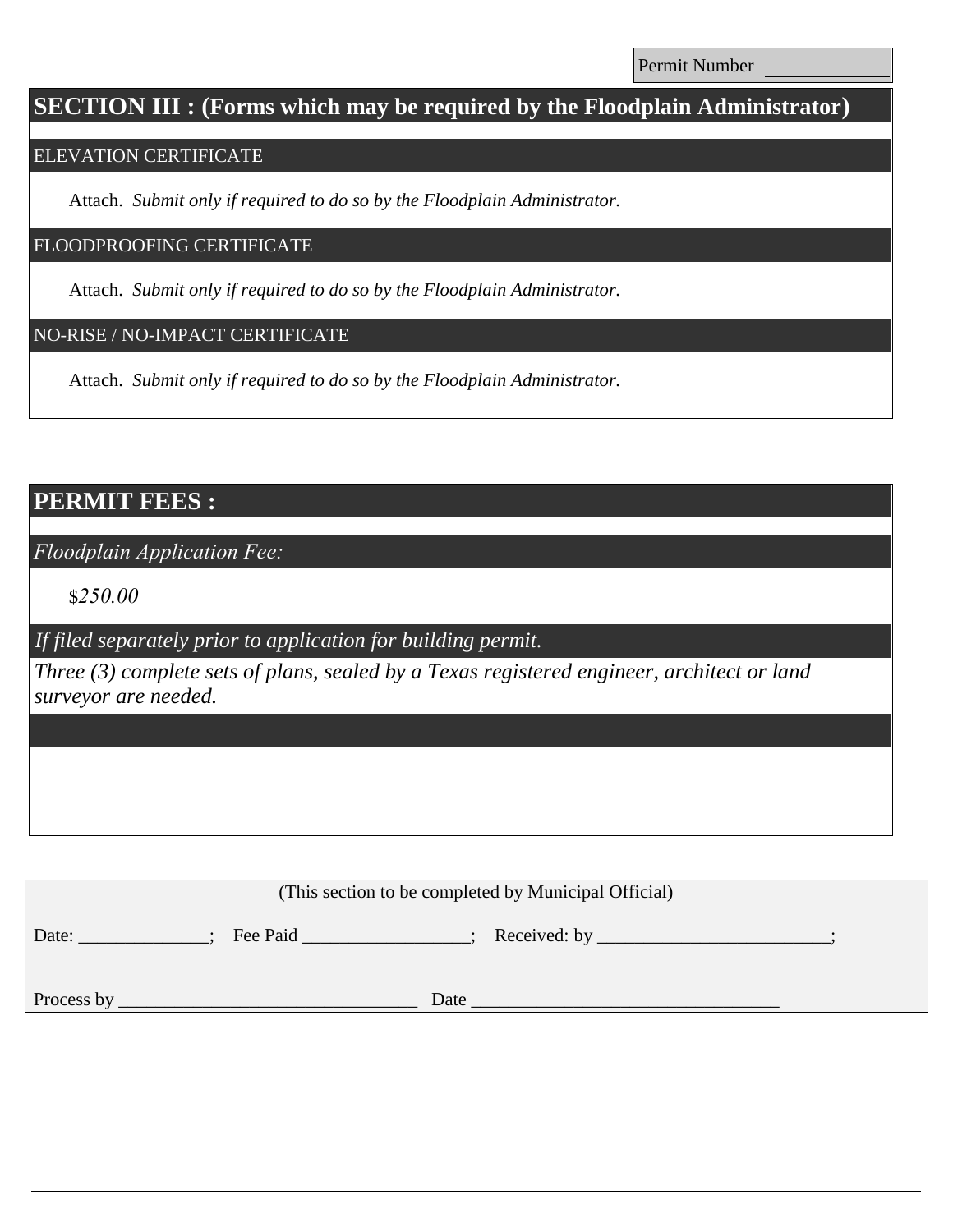# **SECTION IV : (To be completed by the Floodplain Administrator)**

## PERMIT DETERMINATION

|       | IS<br>IS NOT             | I have determined that the proposed development<br>(non-conformances to be described in a separate document) |
|-------|--------------------------|--------------------------------------------------------------------------------------------------------------|
| dated |                          | in conformance with local Flood Damage Prevention Ordinance Number                                           |
|       |                          | The Floodplain Development Permit                                                                            |
| П     | <b>IS</b><br>IS NOT      | (reasons for denial to be described in a separate document)                                                  |
|       |                          | issued, subject to any conditions attached to and made part of this permit.                                  |
|       |                          |                                                                                                              |
|       | FLOODPLAIN ADMINISTRATOR | <b>DATE</b>                                                                                                  |
|       |                          |                                                                                                              |
|       |                          | The applicant is reminded that this document is a development permit only. An inspection must be             |

*performed and a Compliance Certificate must be issued before the development can be occupied or used.*